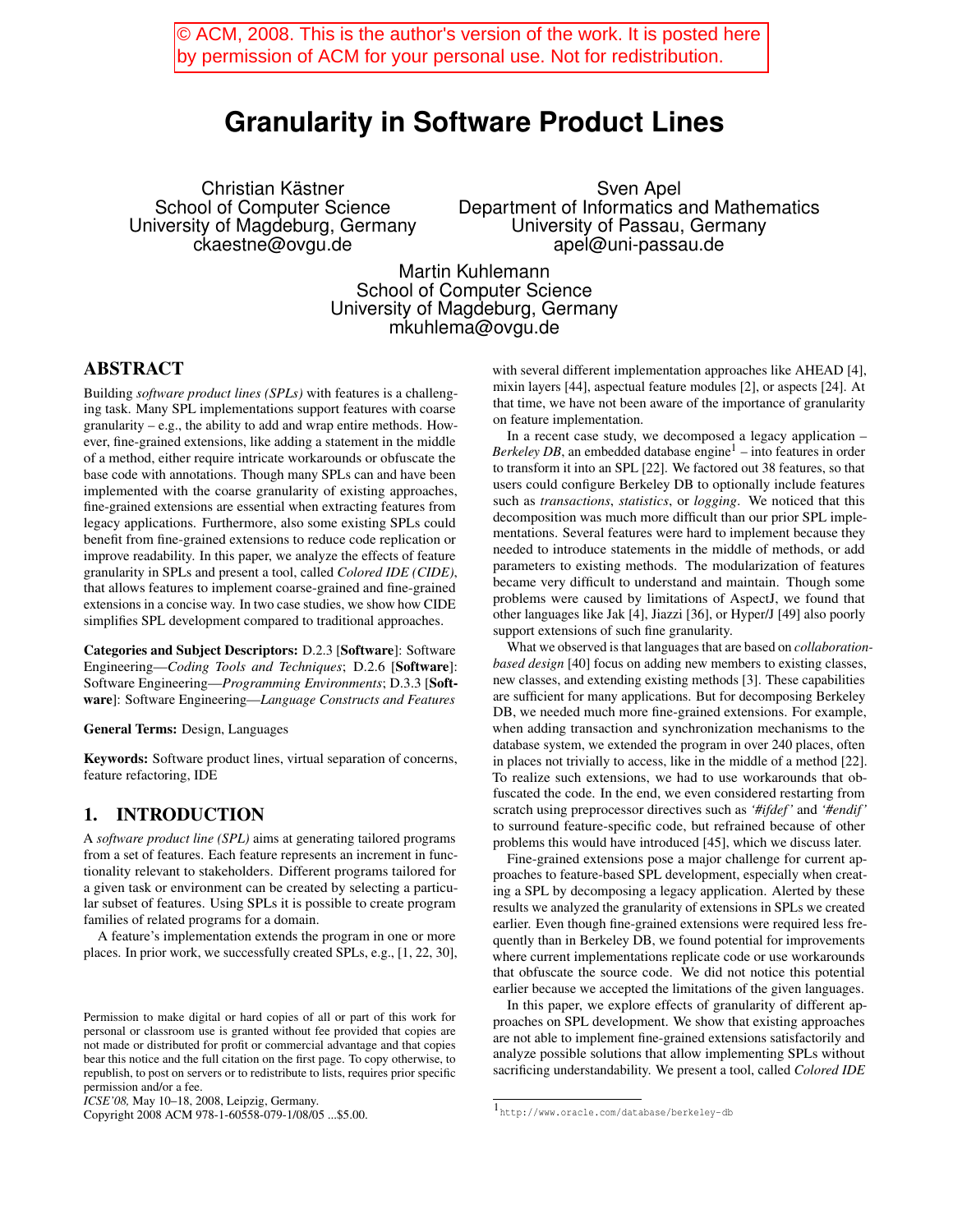*(CIDE)*, that combines the strengths of existing approaches and adds support to overcome the granularity problem. Finally, we illustrate the benefits of CIDE in two case studies, the initial Berkeley DB case study and a small, existing SPL, in which we did not realize granularity effects at first.

# 2. BACKGROUND: APPROACHES TO SPL IMPLEMENTATION

There are two common ways to implement an SPL: the *compositional approach* and the *annotative approach*.

## 2.1 The Compositional Approach

Compositional approaches implement features as distinct modules. To generate a product line member, a set of modules is *composed*, usually at compile-time or deploy-time. There is a large body of work on feature composition usually employing component technologies [48], or specialized architectures and languages like frameworks [20], mixin layers [44], AHEAD [4], multi-dimensional separation of concerns [49], and aspects [24].

In Figure 1, we show an example of 3 modules implemented with Jak (AHEAD Tool Suite) [4], a compositional approach, that uses mixin technologies. The first module (Lines 1–5) implements the basic stack. The other two modules implement extensions for the two features locking and logging. In Jak a feature can extend an existing class using the *refines* keyword and introduce new methods or extend existing ones with wrappers (by overriding using the *Super* keyword to call the original implementation).

```
class Stack {
 2 boolean push(Object o) {
           elementData[size++] = o;
 \frac{3}{4}\overline{5}6 refines class Stack
 7 boolean push(Object o) {
 8 Lock l=lock(o);
\begin{array}{c} 9 \\ 10 \end{array} Super. push(0);
           l.unlock();
\frac{11}{12}Lock lock (Object o) { /*...*/ }
13 }
14 refines class Stack {<br>15 boolean push (Object
15 boolean push(Object o) {<br>16 Super.push(o);
\begin{array}{lll} 16 & \text{Super.push}(0); \ 17 & \text{long (} \texttt{radded } \texttt{'' +} \end{array}log("added " + o);\frac{18}{19}void log(String msg) { /*...*/ }
```
Figure 1: A basic stack and two features implemented in Jak.

## 2.2 The Annotative Approach

20 }

Annotative approaches implement features with some form of explicit or implicit annotations of the source code. Typical examples of explicit annotations are *'#ifdef '* and *'#endif '* statements of C/C++ style preprocessors to surround feature code. Others use Java annotations or new language constructs in the code to be extended. Examples are *explict programming* [7], *Frames/XVCL* [18], *Spoon* [39], *Gears* [28], *software plans* [9], *metaprogramming with traits* [52], and *aspects using annotations* [27]. Alternatively, implicit annotations exploit existing language facilities. For example, deliberately introduced empty methods can be used as hooks for extensions, or naming conventions can be employed for extensions like "synchronize all methods starting with *'sync\_'*". In some approaches, features are partly modularized leaving just annotations in the code, at which feature code is later introduced, while in others the whole SPL including alternative and mutually exclusive features are encoded in a single code base and configurations are created by removing or deactivating code fragments.

Especially common is the use of preprocessors to configure a program. For example, with the C implementation of Berkeley DB a user can configure 11 different features at compile-time. An example code fragment from Berkeley DB with *'#ifdef '* statements for the features *HAVE\_QUEUE* and *DIAGNOSTIC* is shown in Figure 2.

```
static int __rep_queue_filedone(dbenv, rep, rfp)
 2 DB_ENV *dbenv;
       R\overline{R} *rep;
 4 __rep_fileinfo_args *rfp; {
 5 #ifndef HAVE_QUEUE
 6 COMPQUIET (rep, NULL);
       COMPQUIET(rfp, NULL);
 \begin{array}{c} 8 \ 9 \ \text{ return } (-db\_{no\text{-}queue\_\text{am}}(db\text{env})); \end{array}\#else
\begin{bmatrix} 10 \\ 11 \end{bmatrix} db_pgno_t first, last;
       u_int32<sub>_t</sub> flags;
12 int empty, ret, t_{\text{ret}};<br>13 #ifdef DIAGNOSTIC
    #ifdef DIAGNOSTIC
14 DB_MSGBUF mb;<br>15 \text{endif}\begin{array}{c|c} 15 \end{array} # endif
16 // over 100 lines of additional code 17 + <b>endif</b># endif
18 }
```
Figure 2: Code excerpt of Berkeley DB.

Most SPL implementations can be categorized into compositional and annotative approaches. Additionally, some approaches like aspects can be included in both groups, depending on how they are used, or combine approaches from both groups. However, there are techniques that do not fit into either group, e.g., those based solely on tool support [6], based on *model-driven development* [51], or on *generative programming* [10]. Still, in this paper we focus on compositional and annotative approaches because they cover a significant fraction of contemporary SPL implementations and reveal interesting differences concerning granularity of extensions.

# 3. GRANULARITY

Features can extend a program with additional code. Extensions with coarse granularity add new classes or methods to the program or extend explicit extension points. Plug-in architectures in frameworks and component approaches are typical approaches that provide possibilities for such extensions. However, this might not be sufficient. Developers might want to introduce new statements into existing methods and extend expressions or even method signatures. These are fine-grained extensions and require additional support. For example, they arise when legacy applications are feature-refactored [32]. (These applications were not designed with feature granularity in mind, and consequently fine-grained extensions are commonly needed when extracting features). We evaluate possible levels of granularity and typical problems for both compositional and annotative approaches.

### 3.1 Compositional Approaches

Existing compositional techniques usually allow coarse-grained extensions only. Many provide mechanisms to define explicit extension points, which are the only points that can be extended by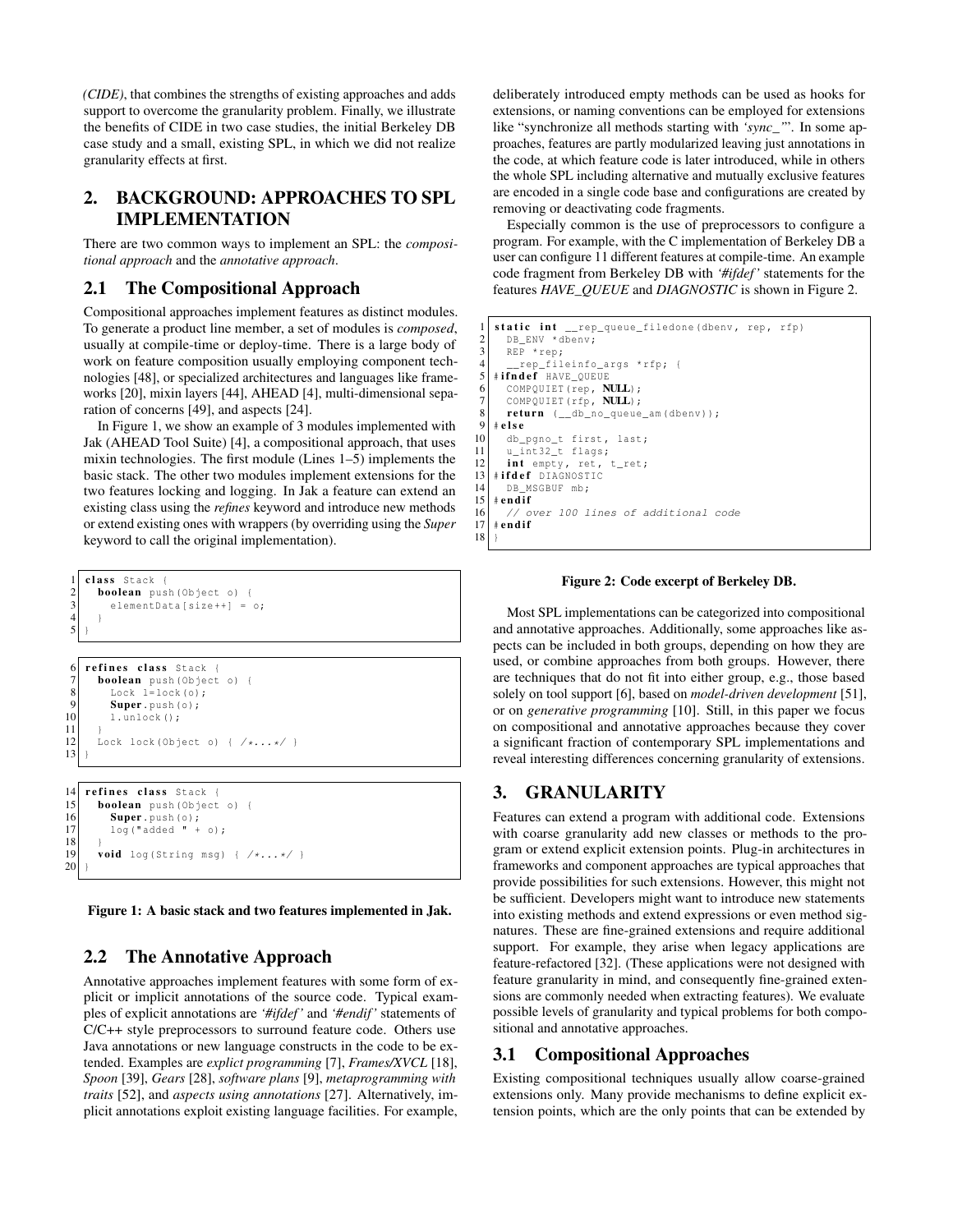a feature. Others like AHEAD and AspectJ can extend virtually every method of the system. In most approaches it is only possible to introduce new classes, methods, or fields and to extend whole methods using wrappers (a.k.a. around advice, method refinements, or method overriding) [3].

```
class Stack
2 void push (Object o<u>, Transaction txn</u>)<br>if (o == null + txn == null) return:
         if (o==null || txn ==null) return;
         Lock l=txn.lock(o);
         elementData[size++] = o;
           .unlock();
         fireStackChanged();
\begin{array}{c} 8 \\ 9 \end{array} } }
```
#### Figure 3: Fine-grained extension example.

We [22] and others [37] noticed several limitations when implementing fine-grained extensions compositionally. We exemplify the three most common limitations by means of the code snippet in Figure 3, in which the underlined code belongs to a synchronization feature and should be implemented in its own module.

- 1. Statement Extensions. In most compositional approaches it is not possible to introduce statements in the middle of an existing method in order to extend certain statements or sequences of statements therein.2 For example, consider how to synchronize only the statement in Line 5. Simple wrappers around the whole method are not sufficient. Instead, we have to introduce the locking statements in Lines 4 and 6 specifically. Note, statement extensions might also access local variables. Usually, workarounds borrow from annotative approaches and introduce artificial extensions points for extension. Typically, a developer would introduce calls to empty hook methods [37] or perform an Extract Method refactoring [13] that moves Line 5 to its own method so that it can be extended with a wrapper. Local variables, if accessed in the extension, are passed as parameters. Either workaround requires explicit or implicit annotations and severely obfuscates the source code [37, 22].
- 2. Expression Extensions. Extensions to an individual expression can occur as well. An example is shown in Line 3, in which the condition of the *if* statement is extended. A typical workaround again creates a new method and moves the expression there, so that it can be extended with wrappers.
- 3. Signature Changes. To the best of our knowledge, there is no compositional approach that allows to introduce an additional parameter into an existing method signature, as the *txn* parameter in Line 2. Instead, method signatures are considered unchangeable. Typical workarounds store the additional parameters in thread-safe fields, duplicate code, or use complex language mechanisms like the Wormhole Pattern in AspectJ [29]. However, all of these workarounds introduce different problems and reduce code quality [42, 21]. Note that it is also necessary to adapt all calls to the extended method.

A possible implementation of the base code and its extensions using Jak is shown in Figure 4. Statements and expression extensions are implemented with the two hook methods *h1* and *h2*. The parameter is passed with a thread-safe field *pushTxn* and the original *push* method is deactivated by throwing an exception. Apparently, the extension code in Figure 4 is much larger than the amount of underlined code in Figure 3.

```
class Stack
\begin{array}{c|cc} 2 & \textbf{void } \text{push}(\text{Object} \text{ o}) & \text{if} & \text{if} \text{ (o==null 11 h1)}) \end{array}\mathbf{if} \quad \circ = \mathbf{null} \quad | \quad \text{h1}() \quad \mathbf{return}\begin{array}{c|c} 4 & \text{h2 (0)}; \\ 5 & \text{first} \end{array}fireStackChanged();
7 boolean h1() { return false : \}\begin{array}{c|c} 8 & \textbf{void } h2 \text{ (Object o)} \\ 9 & \textbf{elementData} Isize+ \end{array}elementData[size++] = o;
```
6

10 }  $11$ 

```
12 refines class Stack {<br>13 ThreadLocal <Transac
         13 ThreadLocal <Transaction > pushTxn =
                new ThreadLocal<Transaction>();
14 void push (Object o, Transaction txn) {<br>15 pushTxn.set(txn):
            pushTxn.set(txn);
16 Super. push(o);
17 }
18 void push(Object o) {<br>19 throw new Unsupport
19 throw new UnsupportedOperationException (20<br>
"Call push (Object, Transaction) instea
                  "Call push(Object, Transaction) instead");
\begin{array}{c} 21 \\ 22 \end{array}\begin{array}{c|c} 22 & \text{boolean} & \text{h1} \text{)} \\ 23 & \text{return} & \text{push} \end{array}return pushTxn.get() == null;\frac{24}{25}25 void h2 (Object o) {<br>26 Lock 1 = pushTxn.
26 Lock 1 = pushTxn.get().lock(o);<br>27 Super.h2(o);
27 \n 28 \n  1. unlock ();
            l.unlock();
29 }
30 }
```
#### Figure 4: Fine-grained extension with AHEAD.

Extending compositional approaches with new language constructs for fine-grained extensions is not trivial either because of several conceptual problems. Firstly, signatures are used to identify the methods that are to be extended. If changing method signatures for an optional feature was possible, another naming scheme would need to be used to identify methods. Consequently, most languages consider signatures as immutable, and do not account for the possibility of signature changes.

Secondly, compositional approaches only introduce new code fragments in positions in which the order does not matter. Thus, it is possible to introduce new classes into the program or new methods into a class, but not new statements at a fixed position inside a method. This target position is not known when implementing the feature and could move if other features introduced statements as well. Therefore, compositional approaches usually offer only wrappers that add statements at the beginning and/or the end of a method, but not at a finer granularity. Similarly, parameters in method signatures are ordered, which makes parameter introductions difficult.

The coarse granularity of compositional approaches leads to several problems when developers use them to implement fine-grained extensions anyway. Workarounds often obfuscate the source code and are verbose and hard to understand. Many workarounds replicate code or use heavy-weight architectures that induce performance penalties [37, 22, 42, 21].

#### 3.2 Annotative Approaches

Conceptually, annotations can mark code fragments at arbitrary levels of granularity. They simply introduce markers at the exact positions that should be extended. Typical examples are C/C++ style preprocessors, which although they annotate only whole physical lines, are sufficient for even the finest extensions due to the ability

<sup>2</sup>A notable exception is *AspectJ* that enables to extend method calls or field access inside specific methods [25, 22]. This feature can be used to emulate statement extensions in some cases (cf. Sec. 5.1).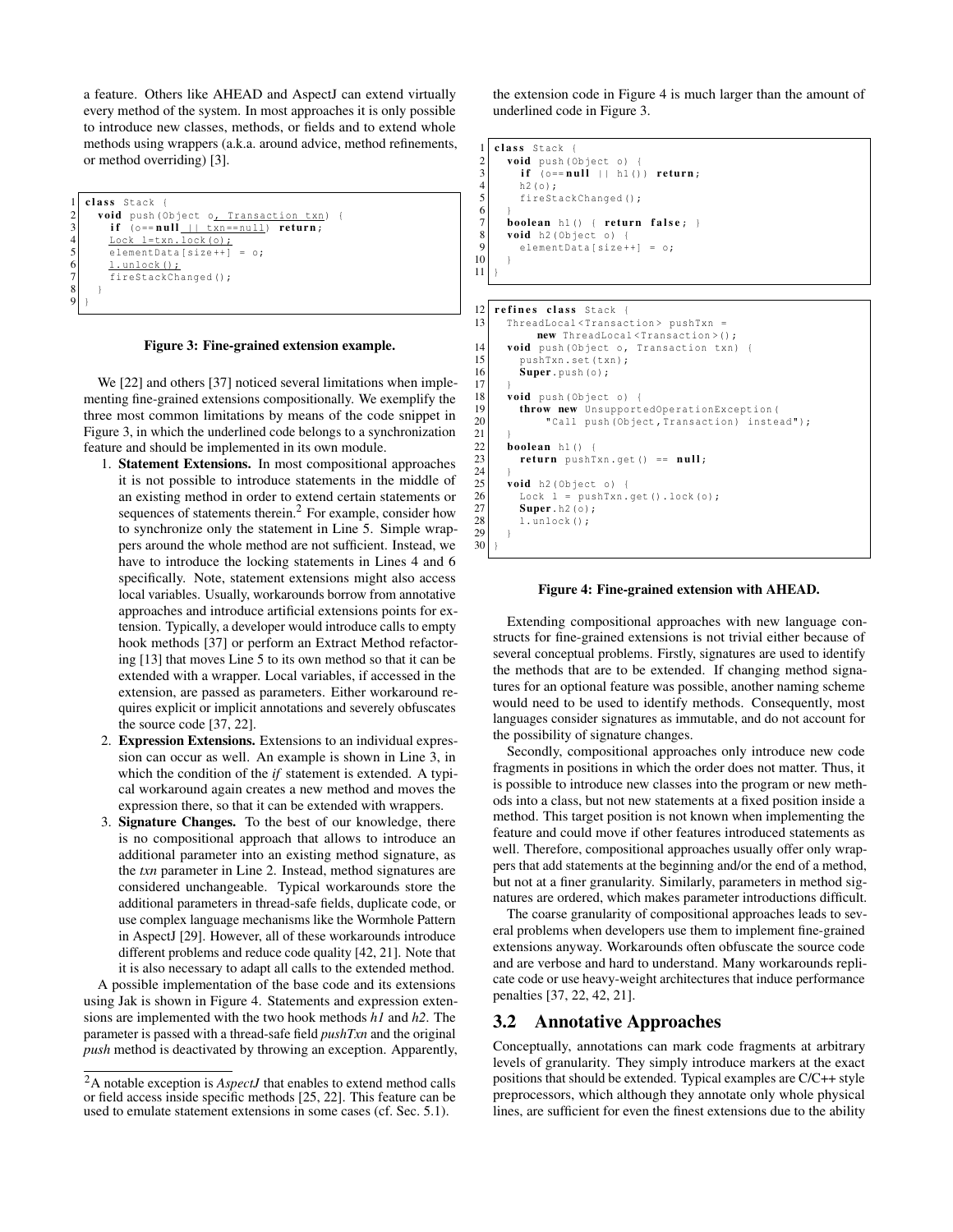to isolate language constructs in separate lines. A possible preprocessor implementation of our example from Figure 3 is shown in Figure 5. Other annotation approaches allow similarly fine-grained extensions, e.g., [19, 9].



#### Figure 5: Fine-grained extension with C/C++ preprocessor.

Annotations do not share the conceptual limitations regarding ordered statements and fixed signatures because they indicate the final position in the base code. Therefore, a method can always be identified by its final signature and also the position of a statement or a parameter in an ordered list can always be determined.

Still, our experience<sup>3</sup> and reports by others, e.g., [45, 5], show that annotations have problems as well. Firstly, annotations themselves obfuscate the source code as apparent in Figure 5. Secondly, annotating arbitrary code fragments, whether they make sense or not, is problematic. For example, it is possible to annotate an opening bracket with one feature and the closing bracket with another. This makes annotations error-prone and raises complexity. Thirdly, there may be problems dealing with separating terminals like commas between parameters. There are frequent situations when such simple syntactic elements must be annotated for features as well.

In Figure 6 we show an example: an *init* method with two parameters, in which the first parameter is included only if *transactions* are enabled in the system, and the second is included only if *logging* is enabled. However, when annotating this code fragment with C/C++ style preprocessors we have to split the method declaration into multiple lines and even include the comma inside a nested *'#ifdef '* statement so that all derivable variants are syntactically correct.

Despite these problems, annotative approaches support fine-grained extensions better than compositional approaches. However, they provide no perceptible form of modularity.

#### 4. CIDE

#### 4.1 Overview

Motivated by the problems of both compositional and annotative approaches, we built an Eclipse-based prototype tool for decomposing legacy applications into features that may have a fine granularity. It uses the semantics of preprocessors, i.e., it can be classified as







Figure 7: CIDE Screenshot.

annotative approach, but avoids the pollution of source code. Developers start with a fully composed application with all features implemented in a single code base, typically a legacy application. Then, they make features explicit by successively associating code fragments with one or more features, i.e., they mark the corresponding code. Alternatively, developers can also extend the application with new features and associate all new code fragments with those features. Just as with *'#ifdef '* statements, code fragments are only included when all associated features are selected in a given configuration.

In contrast to traditional preprocessors as in C/C++, we do not obfuscate the source code with additional annotations. Instead, we use the representation layer of the editor to indicate the associated features with different background colors. Thus, developers can directly recognize whether a code fragment is associated with a feature. In case a code fragment is associated with multiple features, which is traditionally done with nested preprocessor statements, we mix the according background colors (e.g., red  $+$  blue = purple). Feature names are shown in tool-tips on request. Note that it is usually not possible to recognize the features of a code fragment solely by background colors, especially when many features overlap. However, colors are sufficient to determine the beginning and the end of a code fragment associated with a set of features, and it is convenient to look up the actual features using tool-tips. Because of its colorful appearance (cf. Fig. 7) we named the tool *Colored Integrated Development Environment (CIDE)*.

As with preprocessors it is still possible to insert or edit code, while the colors remain assigned to the code fragments. But even though CIDE is based on preprocessor semantics, we do not assign features to arbitrary code fragments to avoid the problems of meaningless associations and syntactical elements illustrated in Sec-

<sup>&</sup>lt;sup>3</sup>In the FAME-DBMS project, colleagues analyzed and decomposed the C version of Berkeley DB, which employs an annotation approach (funded by the German Research Foundation, project no. SA 465/32-1).

<sup>4</sup>The tool can be downloaded at http://wwwiti.cs.uni-magdeburg.de/ iti\_db/research/cide.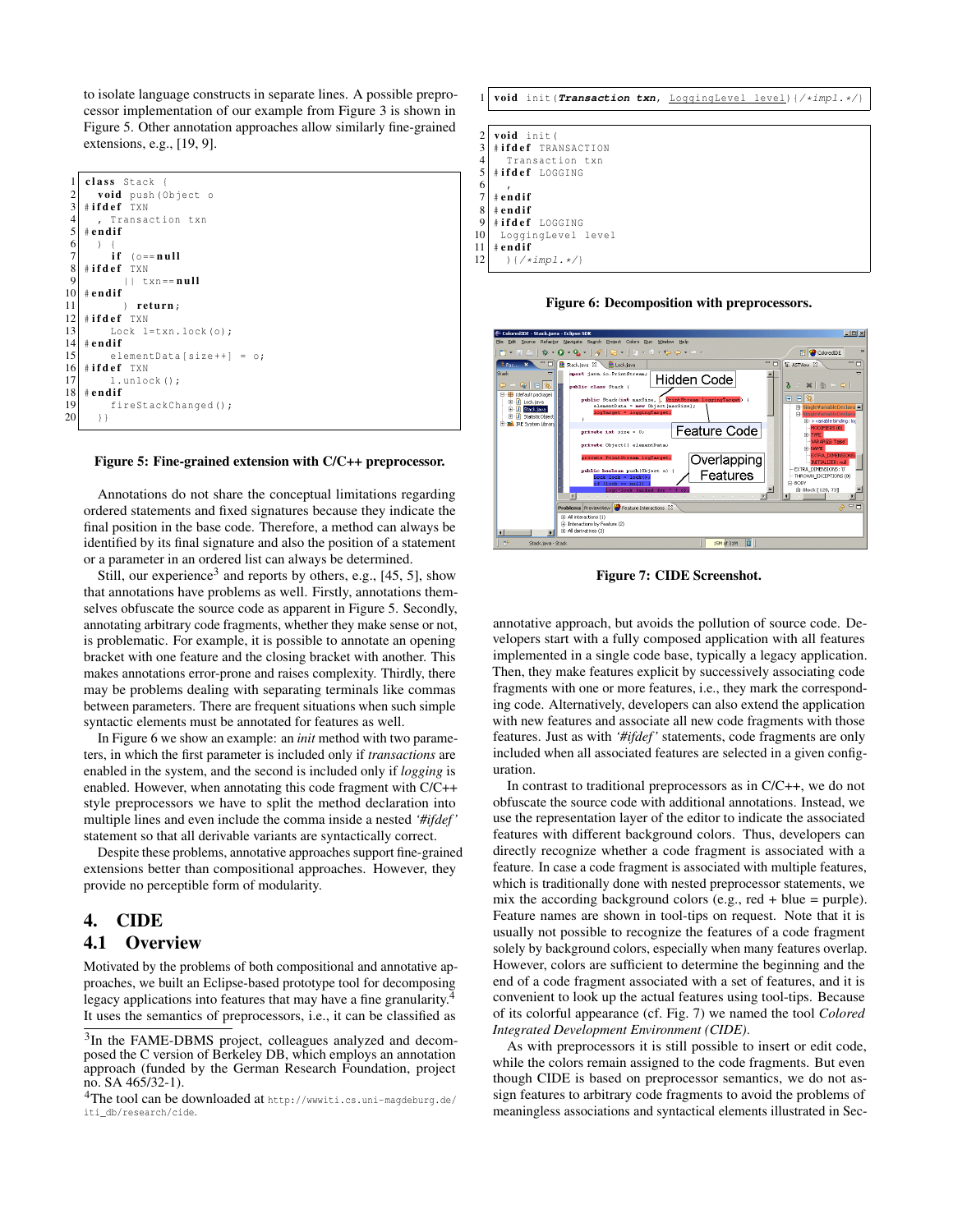tion 3.2. Instead, we assign features to *structural code elements* of the source code. The form of such structural elements depends on the artifact type. For example, programs in many languages can be expressed as *abstract syntax tree (AST)*, not only Java programs. In all these cases we use this underlying structure and associate features to structural elements.

## 4.2 Coping with Feature Granularity

We illustrate the mechanisms used in CIDE by the example of Java code and its AST representation. An AST contains all structural elements that are relevant for the source code. It is possible to recreate the source code from the AST (except its original formatting). In Figure 8, we exemplify a small Java code snippet and a corresponding AST. Note, the AST does not include syntactical elements like commas or brackets.



Figure 8: AST Example.

Instead of using offset and length to specify code fragments, we assign features directly to subtrees of the AST as defined by the language grammar. For example, we can assign a feature to a class node and all its children (i.e., making a class optional), or to a statement and its children as highlighted in Figure 8 (i.e., statements are optional child nodes of *block* nodes). It is even possible to assign a single parameter node to a feature (i.e., an optional child node of a method node). However, nodes that are not optional in the AST (i.e., that cannot be removed without invalidating the AST), like the return type of a method cannot be associated with features individually. Developers can but are not required to view the code as AST, usually, in the editor they assign the selected code fragments directly to features, which CIDE automatically maps to AST elements.

For Java code, we carefully defined two kinds of exceptions from the subtree rule exemplified in Figure 9. Firstly, statements that embrace other statements can be associated with features without necessarily associating its child elements. So, it is possible to remove individual *if*, *for*, *while*, *try*, and similar statements without removing the statements they surround. Secondly, children of binary expression nodes can be associated with features even though they are not optional AST elements (every binary expression node requires two child expressions). This allows us do decompose expression statements as in Figure 3. We decided to include these exceptions for increased granularity.

The restriction of assigning only optional AST subtrees to features enforces decomposition into 'reasonable' code fragments. Thus, developers can no longer associate only an opening bracket but not the closing one with a feature. Furthermore, they do not need to deal with syntactical elements such as commas in Figure 6 at all. We allow only AST operations that create a well-formed AST as output, so the Java compiler can *parse* the generated code of any configuration. At the same time, the AST structure is extremely



Figure 9: Exceptions to the optional subtree rule.

flexible, allowing developers to associate arbitrary statements or even parameters or parts of expressions with features. Decomposing a code snippet like the one introduced in Figure 3 is straightforward, because parameters, statements and expressions are all AST nodes that can simply be 'colored'.

Note, the granularity of CIDE is not as fine as that provided by C/C++ like preprocessors. For example, developers cannot specify two alternative result types of a method, because the AST only allows one child element for the result type per method. In practice we have not yet found any cases where this was a limitation. Furthermore, for reasons of simplicity developers can assign only a set of features to a code fragment and not a propositional formula [11]. Consequently, it is not possible to specify a code fragment to be included if a feature is *not* selected (*#ifndef*). However, we are able to work around these problems by modeling features differently in a feature model (e.g., specify two alternative features instead of a single optional one). If future case studies showed the demand for such expressibility, we could still extend CIDE at the cost of a more complicated user interface.

### 4.3 Feature Management

Feature implementations with fine-grained extensions are difficult to understand in both compositional and annotative techniques, as illustrated in Section 3. Even though compositional approaches can implement features cohesively, workarounds make it hard to understand extensions. Also the feature code in annotative approaches is hard to understand because it is scattered and annotations obfuscate the source code.

CIDE enhances feature management (navigation, selection, composition) with tool support. Firstly, navigation support allows developers to jump between code fragments associated with a certain feature set to diminish the problems of missing feature cohesion. This makes it easy to find all code fragments associated with a feature. Because feature code is still placed where it extends the program, and it is therefore obvious to see how it extends the program, it is simple to understand how a feature is implemented (cf. Fig. 3). The navigation support is in line with prior approaches of *concern graphs* [41] and the *map metaphor* [14] that choose tool support over complex modular implementations.

Secondly, a projection facility can hide all code associated with a feature in the editor during development, so that the remaining code can be viewed in isolation. The projection facility is implemented like code folding in modern development environments, in which bodies of methods or comments can be folded and unfolded on request. When the developer requests a feature to be hidden, CIDE just leaves a marker to indicate hidden code. Thus, the developer can focus on selected features and hide feature code that is not relevant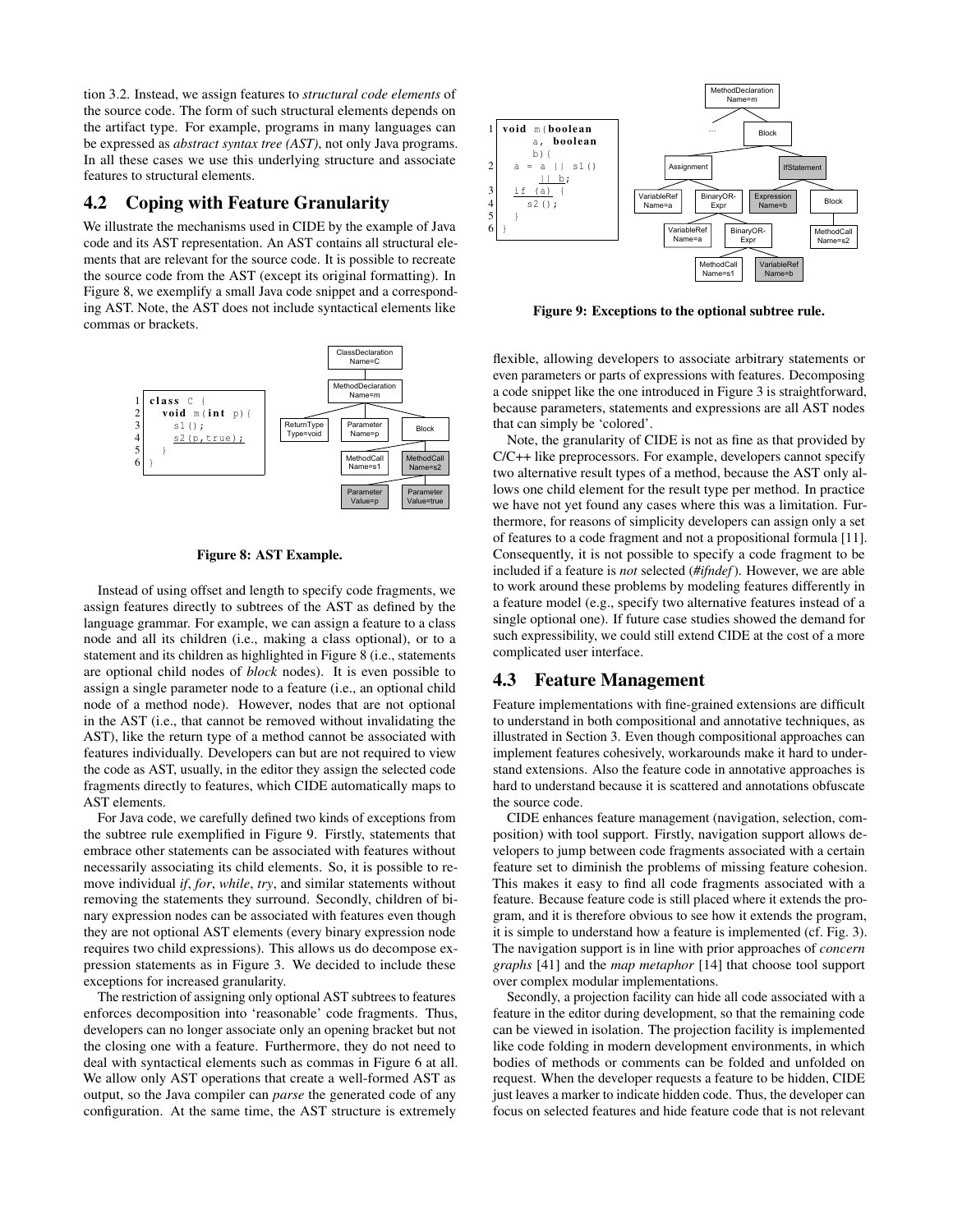to the current task. The markers are still useful for modifications as they alert the developer of feature extensions that might be necessary to adapt as well.

Finally, we implemented a mechanism to export the marked code into cohesive modules implemented with compositional approaches [23]. Our prototype currently provides exports to Jak and to AspectJ. This way, feature implementations can be used independently of CIDE, e.g., for further code generation and optimization steps.

We argue that, compared to existing compositional and annotative approaches, CIDE makes it easier to develop feature-based SPLs because it hides all programming language concepts of refinements, aspects, hook methods, annotations, and similar for implementing features that are necessary in these approaches. It provides different views on the source code. Developers can hide features, navigate between them, and even export them. Even though CIDE cannot replace cohesive modules, it supports understanding scattered feature implementations and enables developers to choose the best view on the source code for each task.

# 5. CASE STUDIES

In order to support our proposal, we conducted two case studies. Firstly, we analyze our decomposition of the embedded database engine Berkeley DB, a large scale legacy application with 84,000 LOC. Secondly, we study a small SPL of graph algorithms with 2,000 LOC designed as an SPL using a compositional approach. In both, we compare their implementations with CIDE. The code for both case studies is available for download from the CIDE web page.<sup>5</sup>

## 5.1 Berkeley DB

Our initial insight that the granularity of existing compositional approaches was insufficient came from a case study, in which we decomposed a large scale legacy application - the embedded database engine Berkeley DB JE – into 38 features to make features explicit in its design and to make it configurable as an SPL. To decompose Berkeley DB, we first located and marked feature code, then removed this feature code, and finally reintroduced it using feature modules implemented with AspectJ [25], a compositional approach. Due to space restrictions, we limit our report to statistics and the most important insights in anecdotical form.

Berkeley DB was not designed as an SPL with features in mind. Instead it was implemented as a single application with a clean object-oriented design modularized in classes and packages. Some configurability was achieved using external parameters and runtime checks. Consequently, feature code was scattered all over the application. Some larger features like Synchronization and Transaction affected up to 30 (of 300) classes in Berkeley DB in over 150 places (cf. [21, 22] for detailed statistics).

*Decomposition with AspectJ*. When decomposing Berkeley DB we were confronted with fine-grained extensions in almost every feature. For example, feature code was often located right in the middle of a method. Of 1,144 extensions used to implement the 38 features, 640 extensions (56 %) introduced new classes, methods, or fields. 214 other extensions (19 %) were simple method extensions that added wrappers to existing methods. They were well supported by AspectJ. However, 261 extensions (23 %) were required at statement level and 24 (2 %) at expression level, which posed major problems.

Statement extensions were implemented in two different ways. Firstly, AspectJ supports extensions finer than just wrappers around methods: it is possible to extend methods *calls* or field accesses in-

<sup>5</sup>http://wwwiti.cs.uni-magdeburg.de/iti\_db/research/cide

side specific methods by combining *call*, *set*, or *get* with *withincode* pointcut designators. We used such extensions to emulate statement extensions when the feature code was placed directly before, after, or around a single method call or field access. This was sufficient for 121 extensions (46 % of all statement extensions). However, our solution was rather fragile, because any changes to the internal implementation of the base code might require the pointcuts to be altered. For the remaining 140 statement and 24 expression extensions we had to introduce hook methods and extend those.

We also faced the problem that certain method parameters of the code base belonged to a feature and should be removed when the feature is not selected. This made it very difficult to detach some features in Berkeley DB, because AspectJ, like other compositional approaches, does not permit changes to method signatures. We first noticed the problem when we decomposed the part of the transaction system that is responsible for atomicity. To group several operations as a single transaction, the user can create a *Transaction* object and pass it to operations like *put*, *get*, or *delete*. This object is then passed further along the control flow to acquire suitable locks. Inside Berkeley DB, such a parameter is included in the signature of 59 methods. Without the transaction feature, none of these methods should include a transaction parameter.

We experimented with different possibilities to implement the Transaction feature. We removed the parameter from the base code and introduced a second method for each operation with the additional parameter that calls the first method. We could pass the parameter in a thread-protected field, use method objects [13], use dummy or default parameters, employ AspectJ's wormhole pattern [29], or use parameter objects that encapsulate all parameters. Unfortunately, all options obfuscate the source code. Firstly, excited by AspectJ's advanced constructs, we implemented the wormhole pattern in 16 pieces of advice as exemplified in Figure 10. There, all calls to *getWritebleLocker(Environment)* are replaced by calls to *getWriteableLocker(Environment, Transaction)*, and the transaction parameter is captured from interface methods like *openDatabase* and *get* using the *cflow* pointcut designator. Eventually, we found this too fragile and too hard to understand [22]. Finally, we settled with parameter objects named *OperationContext* and interface methods that created those objects for internal use. To extend the method, we only needed to extend the parameter objects.

While we could work around the parameter limitation for the transaction feature, we did not attempt any further decomposition of features, in which a large amount of parameters were involved. Especially the Locking feature appeared unmanageable with compositional approaches as it had to introduce parameters like *locker*, *lockMode*, or *lockType* 289 times. Decomposing the Locking feature would either result in utterly unreadable code or require a complete preliminary redesign of the whole database engine.

Together, workarounds for fine-grained extensions of statements, expressions, and parameter lists made the decomposition very difficult and the implementation tedious. Though it was possible to decompose most features, code quality suffered and the resulting code base became hard to understand and maintain.

*Decomposition with CIDE*. After these discouraging initial results, we experimented with other compositional approaches and with decomposing Berkeley DB using a C/C++ preprocessor but limitations discussed in Section 3.2 held us from trying them on a case study of this size. Finally, we decomposed Berkeley DB once more into the same features using CIDE. In CIDE, fine-grained extensions were no problem, because we could directly associate single statements, exceptions, or even parameters with features. This avoids all previously required workarounds. Because we did not need to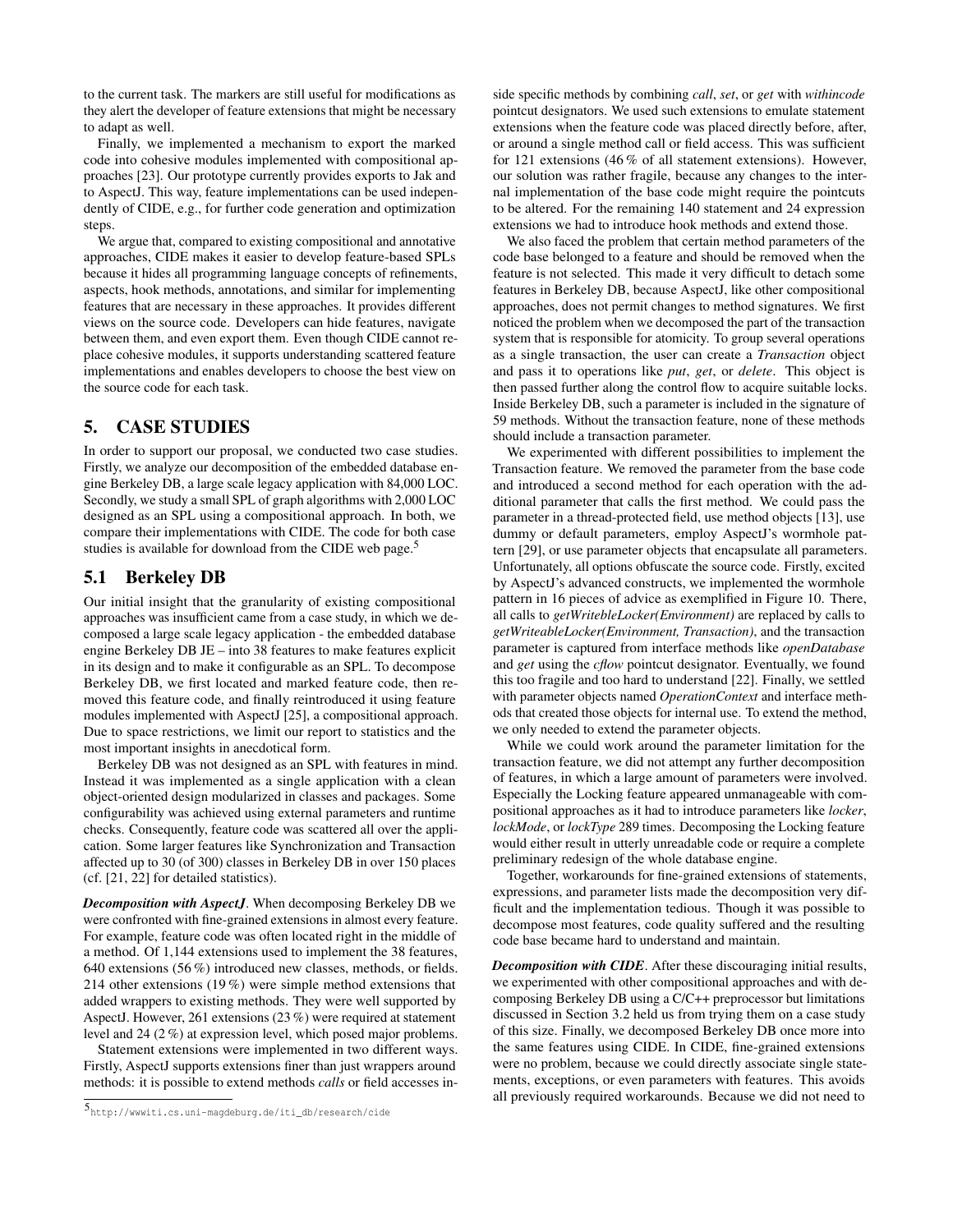```
1 pointcut interfaceCallWithTransaction(Transaction txn) :<br>2 execution (* Environment.openDatabase(..)) && args (t
2 (execution (* Environment.openDatabase (...) && args(txn,*,*)) ||<br>3 (execution (* Database.oet (. .)) && args(txn,*,*,*)) || ...;
3 (execution (* Database.get (...)) \& args (\tan, *, *, *, \overline{>)} || ...;<br>4 pointcut getWritableLocker (Environment env): call (Locker Locke
   pointcut getWritableLocker(Environment env): call (Locker LockerFactory.getWritableLocker(Environment)) && args (env);
\frac{5}{6}6 Locker around (Environment env, Database db, Transaction txn) throws DatabaseException :<br>7 getWritableLocker (env) & this (db) & cflow (interfaceCallWithTransaction (txn))
         getWritableLocker(env) && this (db) && cflow (interfaceCallWithTransaction(txn))
          { return LockerFactory.getWritableLocker(env, txn); }
```
#### Figure 10: Using the Wormhole Pattern to pass a parameter.

perform any manual decomposition or implementation of feature modules, but only assign features to code fragments inside the IDE, the decomposition of Berkeley DB was more convenient and much faster (3 days instead of 1 month)<sup>6</sup>. CIDE's finer granularity supported decomposing Berkeley DB significantly. We were even able to decompose the Locking feature with its 289 parameter extensions.

By using CIDE, understanding the SPL became simpler, because neither do additional statements obfuscate the source code, nor is it necessary to understand complex workarounds like in Figures 4 and 10. Moreover, the projection facilities helped to reason about features in isolation or in concert with other features.

## 5.2 The Graph Product Line

The *graph product line (GPL)* is a small SPL of graph algorithms with about 2,000 LOC. It was designed from scratch as an SPL and suggested as a benchmark for SPL technologies [33]. The domain of graphs was chosen because it is well understood and the algorithms are well known in computer science. It consists of 14 features: edges can be directed, undirected and optionally weighted, there are two search methods breadth first search (BFS) and depth first search (DFS), and finally there are several graph algorithms like cycle checking, shortest path, strongly connected, or minimum spanning tree. The implementation as an SPL makes it possible to select the graph properties and algorithms needed for a given problem [33]. The original version of GPL was implemented with mixin layers [44], but other implementations e.g. in AspectJ [34] and Hyper/J [35] are available. All these implementations use compositional approaches with similar results regarding the following analysis.



Figure 11: UML class model of GPL (excerpt).

Although the GPL case study and the figures below appear almost trivial, we intentionally chose it because it is well suited to show that there are benefits from implementation approaches that support fine-grained extensions, *even* for SPLs that are (1) not extracted from legacy applications but designed from scratch and (2) small and simple.

In Figure 11 we show the basic class structure of GPL. Details of some features are omitted. The architecture is simple: a *Graph* class holds the graph consisting of edges and vertices. Most features add a method to the *Graph* class and extend the *run* method used for benchmarks. Some features like *Number*, *Shortest*, or *Weighted* add fields for temporary values to *Vertex* and *Edge* and extend their *display* method to show the additional values. Features like *Connected* or *Cycle* also depend on methods implemented in previous features like search algorithms.

| Feature           | СI                | CR                          | MI     | <b>Extended Methods</b>   |
|-------------------|-------------------|-----------------------------|--------|---------------------------|
| Prog              | 1                 | 0                           | 0      |                           |
| <b>Benchmark</b>  | 0                 | 1                           | 7      |                           |
| Directed          | 4                 | 0                           | 0      |                           |
| Undirected        | 4                 | 0                           | $_{0}$ |                           |
| <b>BFS</b>        | 2                 | 1                           | 3      | Vertex.display            |
| DFS               | 2                 | 1                           | 3      | Vertex.display            |
| Weighted          | 0                 | $\overline{c}$              | 2      | Edge.display, Edge.adjust |
| Transpose         | $\mathbf{\Omega}$ | 1                           | 1      |                           |
| Connected         |                   | $\overline{c}$              | 1      | Vertex.display, Graph.run |
| Cycle             | 1                 | 2                           | 1      | Vertex.display, Graph.run |
| <b>MSTKruskal</b> | $\theta$          | $\mathcal{D}_{\mathcal{L}}$ | 1      | Vertex.display, Graph.run |
| <b>MSTPrim</b>    | $\theta$          | 2                           | 1      | Vertex.display, Graph.run |
| Number            |                   | $\mathfrak{D}$              | 1      | Vertex.display, Graph.run |
| Shortest          | $\mathbf{\Omega}$ | $\mathfrak{D}$              | 1      | Vertex.display, Graph.run |
| StronglyC.        | 2                 | 2                           | 1      | Vertex.display, Graph.run |

CI: class introductions; CR: class refinements; MI: method introductions

#### Table 1: Feature Statistics for GPL.

*Implementation with Mixin Layers*. The granularity required to implement GPL is coarse. As illustrated in Table 1 most features introduce only new code fragments (25 methods and 21 fields into existing classes and 18 new classes). Methods were rarely extended (by means of method overriding). Of 84 methods in GPL only 4 were ever extended: the method *Vertex.display* was extended by 9 features, the benchmark method *Graph.run* was extended by 7 features and *Edge.display* and *Edge.adjust* were extended once. Not a single hook method was used to implement extensions at statement or expression level.

Even though all features could be implemented with the coarse granularity provided by the language, we found some code replication that could have been avoided if fine-grained extensions were available. Firstly, the mutually exclusive search features *BFS* and *DFS*, as well as *Directed* and *Undirected*, introduced similar methods that differ only in minor parts. Alternative implementations could use hook methods inside a common base feature to avoid code replication. In CIDE both variants can be combined in a single code base, in which both features only extend a single line as shown in Figure 12 (feature code is italicized and underlined respectively).

Secondly, the extension of the *Weighted* feature introduces a second *addAnEdge* method and a second *Edge* constructor with an additional parameter, though conceptually the *addAnEdge* method

<sup>&</sup>lt;sup>6</sup>The second decomposition was also faster because we were already familiar with the source code. Still, the difference is significant.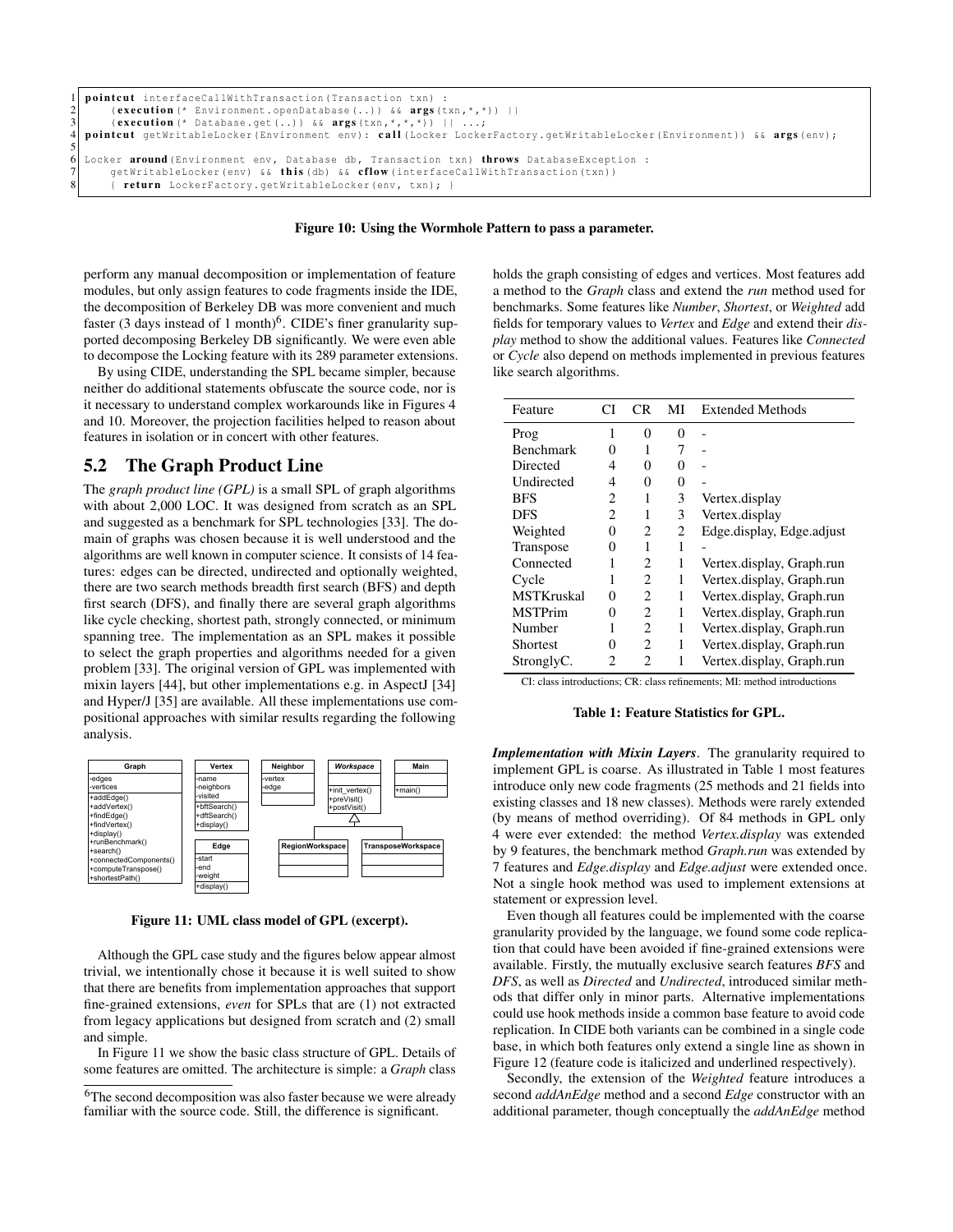```
1 public void search (Workspace w)<br>2 int s = vertices.size();
  2 int s = vertices.size();<br>3 if (s == 0) return;
  \begin{array}{c|cc} 3 & \text{if} & (s == 0) & \text{return}; \\ 4 & \text{for} & (\text{int } c == 0) & c \end{array}\begin{array}{c|c} 4 & \textbf{for} & \textbf{(int c = 0; c < s; c++)} \\ \textbf{vertices.get(c), init\_vert} \end{array}vertices.get(c).init_vertex(w);
  6 for (int c = 0; c < s; c++) {<br>
Vertex v = vertices.get(c);<br>
if (!v.visited) {
                Vertex v = vertices.get(c);
 \begin{array}{c} 8 \\ 9 \end{array} if (!v.visited) {
9 w.nextRegionAction(v);<br>10 \boldsymbol{v}.\boldsymbol{d}ESearch(w);
10 v.dfSearch(w);<br>11 v.bfSearch(w);
                   v.bfSearch(w);
12 }
13 }
14 }
```
Figure 12: Search method differs only in a single line.

and the constructor of the *Edge* class should be both extended with an additional *weight* parameter. So, with the *Weighted* feature enabled there were two *addAnEdge* methods, one with two and one with three parameters, even though only the method with three parameters should be used by clients.

*Implementation with CIDE*. In CIDE, we have composed the whole code base including several mutually exclusive features in a single code base, in which different code fragments are associated with features. This way, the file containing the code of the class *Graph* became fairly large (772 LOC), of which 88 % were associated with features. The projection facility came in handy to see only relevant code fragments.

We were surprised that despite GPL's apparent coarse granularity, we could still identify several situations, in which we benefit from CIDE's fine granularity and could reduce code replication. For example, we integrated both *search* methods that only differ in one line as shown in Figure 12. Similar code replication between the *Directed* and *Undirected* features could be avoided as well. Furthermore, we could implement the additional parameter for the *Weighted* feature much simpler without additional methods or constructors as shown in Figure 13. We simply associated all *weight* parameters with the *Weighted* feature (underlined). Because of reduced code replication and because we do not need implementation overhead of mixin layers, the code size of GPL in CIDE is 36 % smaller than in the original implementation (1,222 LOC instead 1,920 LOC).

```
class Edge {
 2 Edge (Vertex start, Vertex end, int weight) {<br>this start = start; this end = end;
 3 this start = start; this end = end;<br>this weight = weight;
           this.weight = weight;\begin{bmatrix} 5 \\ 6 \end{bmatrix} }
 \begin{array}{c} 7 \\ 8 \end{array} class Graph {<br>Edge addAnE
8 Edge addAnEdge(Vertex start, Vertex end, int weight) {<br>9 Edge theEdge = new Edge(start, end, weight);
9 Edge theEdge = new Edge(start, end, weight);<br>10 edges.add(theEdge);
10 edges.add(theEdge);<br>11 start.addNeighbor(n
11 start.addNeighbor(new Neighbor(end, theEdge));<br>12 return theEdge;
           return theEdge;
13 }
14
```


### 6. RELATED WORK

*SPL Adoption*. Krueger distinguishes between three different adoption models for SPLs [28]. Firstly, the *proactive adoption model* relates to the waterfall approach of conventional software engineering. The SPL is planned up front and designed with all features in mind, therefore few carefully planned extension points are often sufficient and fine-grained extensions arise infrequently. Due to their coarse granularity, compositional approaches are well suited, though in our GPL case study we still discovered possibilities for improvement.

In contrast, the *extractive adoption model* converts an existing legacy applications to an SPL by decomposing its features – aiming to reduce adoption time, cost and risk. In legacy applications, features were not planned in the design phase and consequently dissolved in the implementation. Redesigning the complete legacy application is usually out of the question, because the additional effort could exceed the gained benefit of reduced time, costs, and risk. Extracting scattered feature implementations requires the ability to implement fine-grained extensions, so that annotative approaches and especially CIDE are better suited for SPL implementation. The Berkeley DB case study illustrates the need for fine-grained extensions when extracting features.

Finally, the *reactive adoption model*, which relates to spiral software engineering in conventional software, stands between the proactive and extractive adoption models. Not all features are foreseen and designed from scratch, but the SPL is extended in iterative steps. In this model, most extensions are preplanned, but it is not possible to design for extensibility in every case. So, we expect a medium to high number of fine-granular extensions as well.

This emphasizes the relevance of fine-grained extensions and the applicability of CIDE in SPLs beyond only decomposing legacy applications.

*Related Tool Approaches*. The concept of using the representation layer to show additional information without obfuscating the source code as in CIDE was already used by several development environments. Recent examples are *presentation extension* [12], *AspectBrowser* [14] and *Spotlight* [9].

IDEs for visual programming and intentional programming abstract from traditional code representations and store code in internal tree formats close to ASTs. The idea of storing program code in databases to allow flexible queries to create different views on the code goes back to Linton [31]. Modern examples are *Snippets* [54], *effective views* [17], and the *Domain Workbench* [43], that store all code in internal tree structures, similar to how features are assigned to code in CIDE.

There is also an impressive body of work on feature annotations of source code. However, such work usually does not aim at SPLs but at *virtual separation of concerns* to make concerns or features explicit. For example, Robillard and Murphy suggested *concern graphs* where developers can collect methods belonging to a feature in an external window [41]. Work on *visual separation of concerns (VSC)* extends this and provides aggregated views on the source code by features [8]. Furthermore, the *AspectBrowser* [14] and *JQuery* [16] use pattern expressions or queries to find code fragments belonging to a certain feature. Similarly to CIDE, feature annotations are stored externally, the code itself is not changed. While *FEAT*, *ConcernMapper*, *VSC*, and *JQuery* work at method level, thus providing only coarse granularity, *AspectBrowser* works on character level of unparsed code. In contrast to CIDE, these tools are used exclusively for source code exploration and navigation, whereas CIDE is designed as a software product line tool suite, that uses additionally annotations to configure the program.

Closest to our work on SPLs is an extended UML modeling environment suggested by Czarnecki and Pietroszek, in which users can assign individual model elements to features [11]. A tool uses this information to check whether all possible configurations are well-formed. However, while CIDE assigns only one or more fea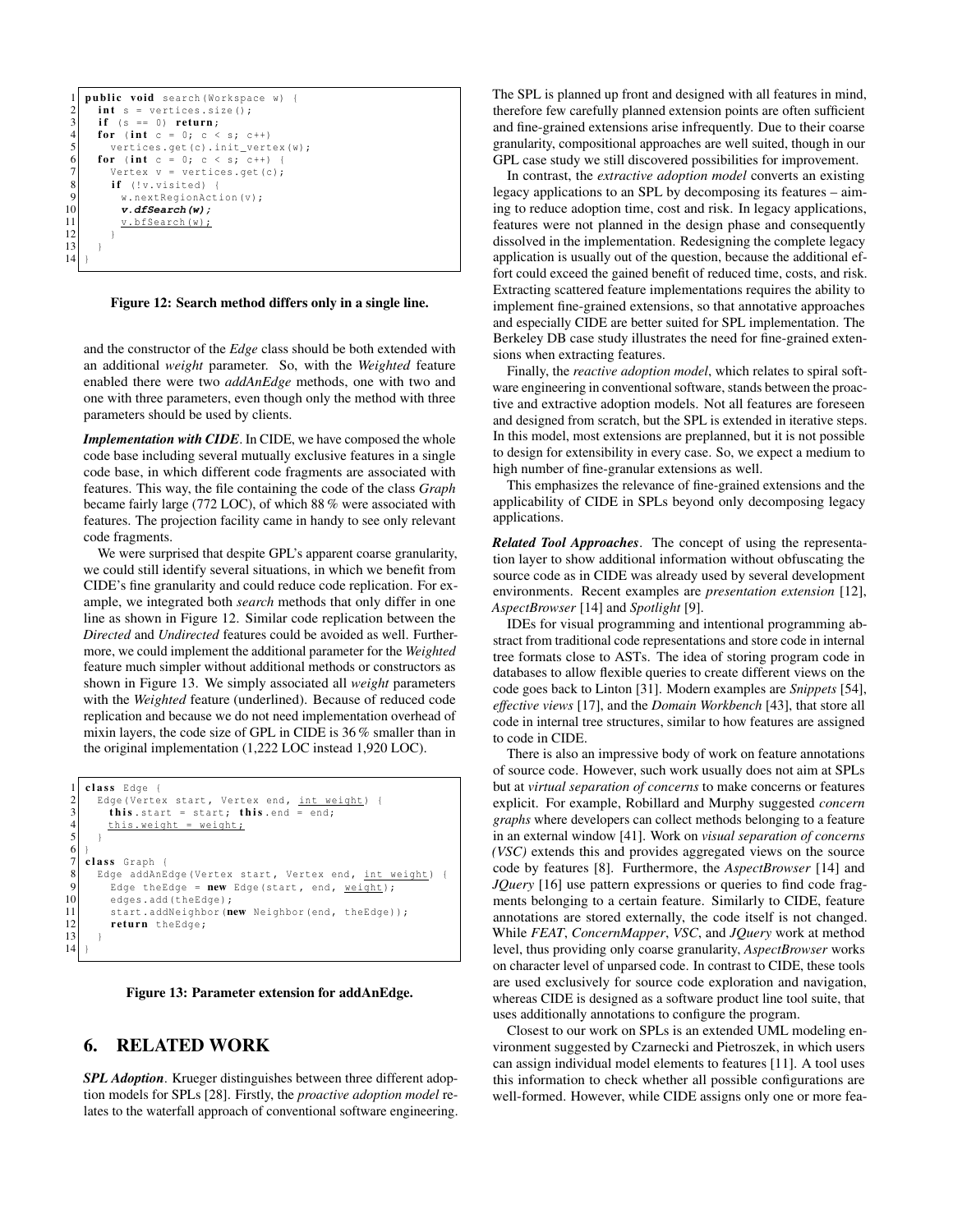tures to elements, they can assign arbitrary propositional formulas like 'entity X is only included if feature X is selected or feature Y is not'. Compared to CIDE, this raises the complexity for both the user interface and the back-end.

*Cross-Section Views*. Projections on features in CIDE resemble cross-section views, e.g., in 3D engineering or tomography. They hide all details unnecessary for the current task and let the user focus on certain details from different views. An early example of such cross-section views in software engineering is the concept of *program slicing* [53], in which the source code is projected to the fragments relevant for a certain control flow. Typically, it shows all code that can affect a selected variable and hides all other code. Program slicing helps abstracting from the whole program and to focus on a concrete, usually comprehension or maintenance focused task. Instead of projecting by control flow, CIDE projects (structurally) on individual features. This enables developers to understand programs by features and supports switching between different views dynamically.

Also the notion of on-demand remodularization follows the vision of cross-section views on a program. On-demand remodularization as introduced by Ossher and Tarr is the ability to extract a concern of an application into a new module without affection other concerns [38]. Typically, it is desired to decompose a program in one dimension first, e.g., data and classes, and later extract a concern in another dimension, e.g., features, which was not considered in the first decomposition. On-demand remodularization permits developers to identify and encapsulate new concerns at any time without necessity to rearchitect the software. This enables the developer to create only those modularizations that they need and as they need them [38].

Additionally to the virtual separation of concerns approaches introduced above, there are several approaches based on composition languages and tool support that physically remodularize the source code. An example is *effective views* [17] that are however limited to two dimensions, classes and 'modules'. Though modules are similar to features, they may not overlap. Another proposed tool for supporting remodularization in multiple dimensions is the *concern manipulation environment* that is aimed at describing and extract concerns [15]. Similarly, CIDE is a tool-based approach and allows to incrementally decompose a system into further features by associating code fragments with (potentially overlapping) features. Features can also be extracted in later development steps when needed. The key difference however is that CIDE aims directly at SPLs.

*Feature Cohesion and Modular Reasoning*. Implementing features modularly is a fundamental goal of compositional approaches. The motivation is that developers are able to understand and modify features in isolation without resorting to global reasoning or affecting other parts of the system if they are implemented cohesively [47]. There is a large body of work that discusses modular reasoning for different programming paradigms and languages, e.g., [46, 26]. Furthermore, Tarr et al. postulate that it should be possible to decompose a system in different dimensions and still implement all concerns modularly [49]. However, in our observation, such cohesive feature modules tend to become so complex that the benefit of modular reasoning diminishes in the presence of fine-grained extensions and with current compositional approaches.

In contrast, annotative approaches like preprocessors do not implement features cohesively. On the contrary, feature implementations are scattered throughout the system, preventing modular reasoning. To understand a feature, developers must search the feature code as a first step. However, approaches for virtual separation of concerns listed above like *concern graphs* support identifying and reasoning about scattered code. Although CIDE still provides exports into feature modules, it follows these ideas and provides tools to reason about scattered feature implementations instead of enforcing complex cohesive implementations.

*Feature Model and Consistency*.CIDE, as most other approaches for implementing extensions for features, does not deal directly with consistency constraints or use a feature model. A feature model on top of CIDE that describes the relationships between features, e.g., that one feature depends on another feature, is necessary for a holistic approach, but not relevant for the granularity discussion in this paper. Once features are related to each other, CIDE can check the feature association of all AST elements to ensure that every configuration is not only parseable, but also compilable. This requires that several constraints are fulfilled, e.g., that the target methods of all method calls are defined in all configurations. These checks follow the concepts of Czarnecki and Pietroszek [11] and Thaker et al. [50] but their discussion exceeds the scope of this paper.

# 7. CONCLUSION

There are many ways to implement features. However, when features have fine-grained extensions, as common when decomposing a legacy application, their implementations tend to become complicated, unreadable, and unmaintainable. Compositional approaches do not support fine-grained extensions, so that workarounds are required which raise the implementation's complexity. In contrast, annotative approaches can implement fine-grained extensions but introduce readability problems by obfuscating the source code.

To avoid these problems when developing SPLs with fine-grained extensions in a concise fashion, we built a tool, called CIDE, that simplifies SPL development. It is based on preprocessor semantics but uses background colors instead of source code statements and by providing the possibility to hide features it avoids obfuscating the code. CIDE restricts features to structural code elements in order to simplify usage for developers while still providing fine granularity. Finally, CIDE supports developers in understanding features with navigation and projection facilities and the possibility to export the SPL into distinct feature modules.

In two case studies we showed the advantage of CIDE over existing compositional approaches. It was possible to implement fine-grained features including statement and expression extensions and even signature changes without resorting to workarounds. With CIDE we could implement additional features that were not reasonably possible with compositional approaches and reduce code replication of earlier implementations.

In ongoing and future work, we add support for additional artifact types (e.g., C, C#, JavaScript, Grammars, XML) and formalize the criteria when an element can be colored. We intend to extend our export facility with additional target languages to analyze modular reasoning. Further, we plan to extend CIDE as a round-trip engineering tool where it is possible to edit the exported code and reimport it back to CIDE. This will eventually enable us to use CIDE to provide additional views on existing SPLs.

*Acknowledgments*. We thank Don Batory and Peter Kim for fruitful comments and discussions on earlier drafts of this paper and Marko Rosenmüller for sharing his experience with *'#ifdef '* preprocessors and some illustrations of hard to read C code exemplified in Figure 2.

## 8. REFERENCES

- [1] S. Apel and D. Batory. When to Use Features and Aspects? A Case Study. In *GPCE*, 2006.
- [2] S. Apel, T. Leich, and G. Saake. Aspectual Feature Modules. In *IEEE TSE*, 2008. Online first.